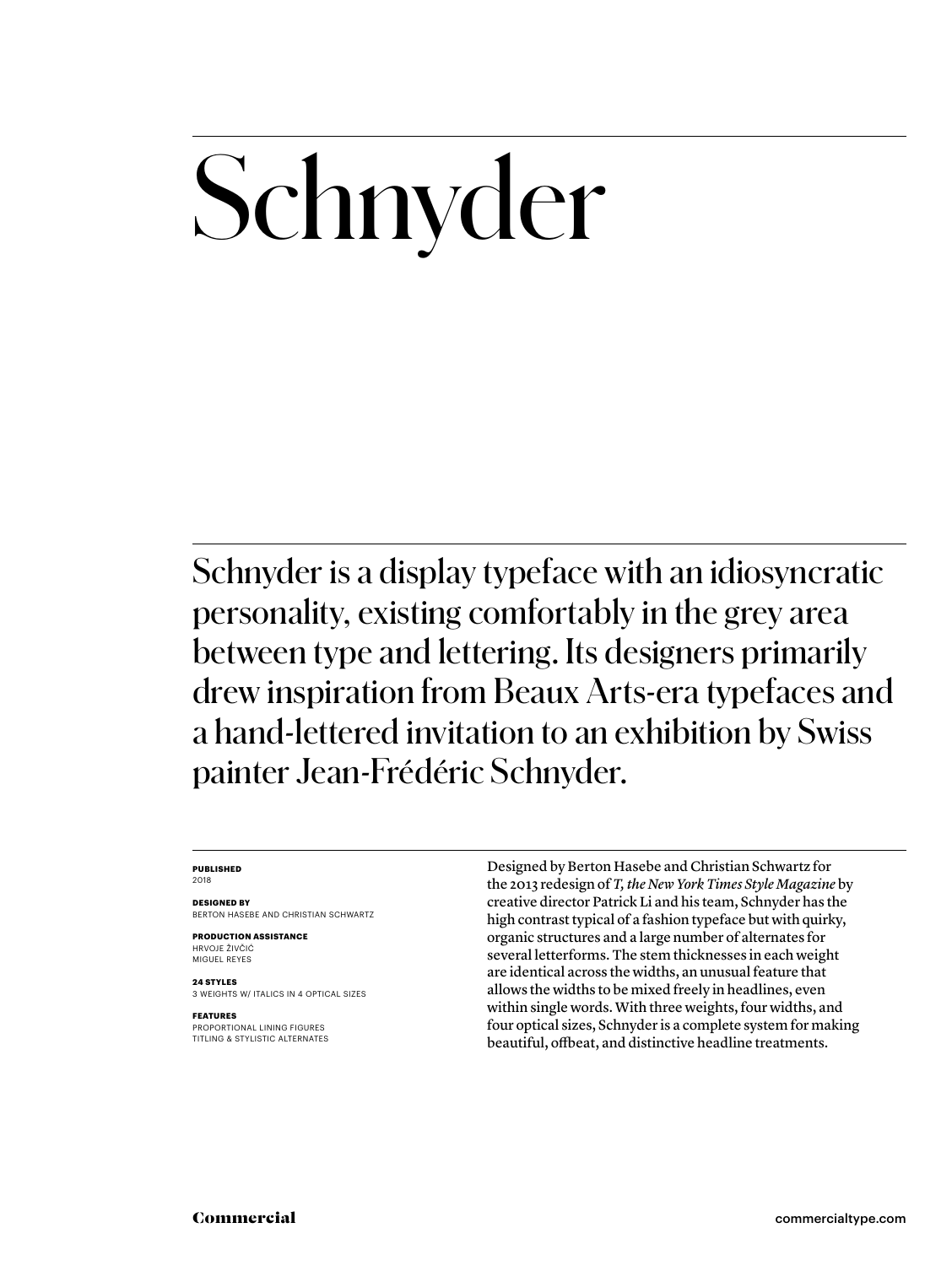Schnyder Small Light *Schnyder Small Light Italic* Schnyder Small Demi *Schnyder Small Demi Italic* **Schnyder Small Bold** *Schnyder Small Bold Italic*

Schnyder Medium Light *Schnyder Medium Light Italic* Schnyder Medium Demi *Schnyder Medium Demi Italic* **Schnyder Medium Bold** *Schnyder Medium Bold Italic*

Schnyder Large Light *Schnyder Large Light Italic* Schnyder Large Demi *Schnyder Large Demi Italic* **Schnyder Large Bold** *Schnyder Large Bold Italic*

Schnyder X Large Light *Schnyder X Large Light Italic* Schnyder X Large Demi *Schnyder X Large Demi Italic* **Schnyder X Large Bold** *Schnyder X Large Bold Italic*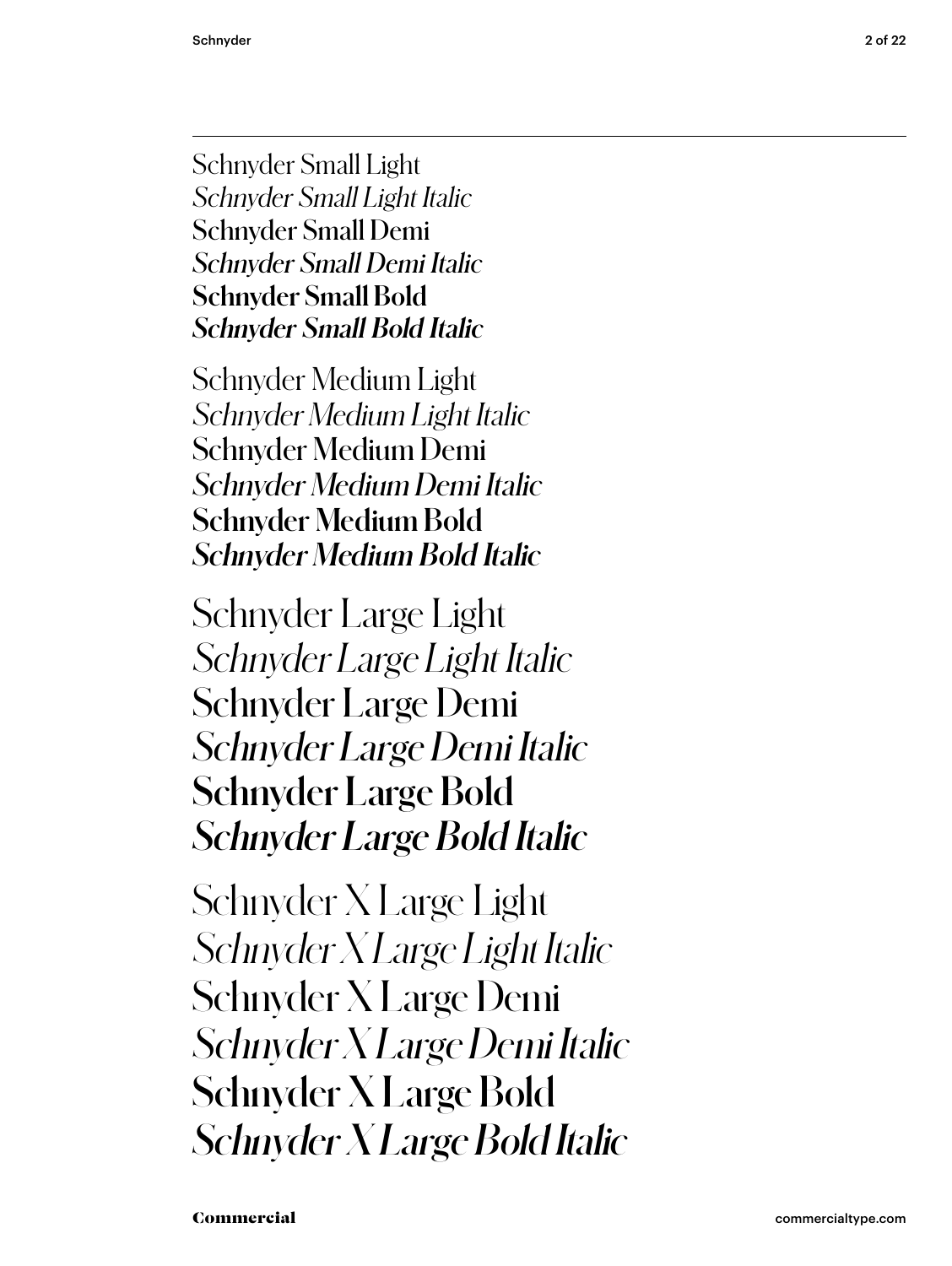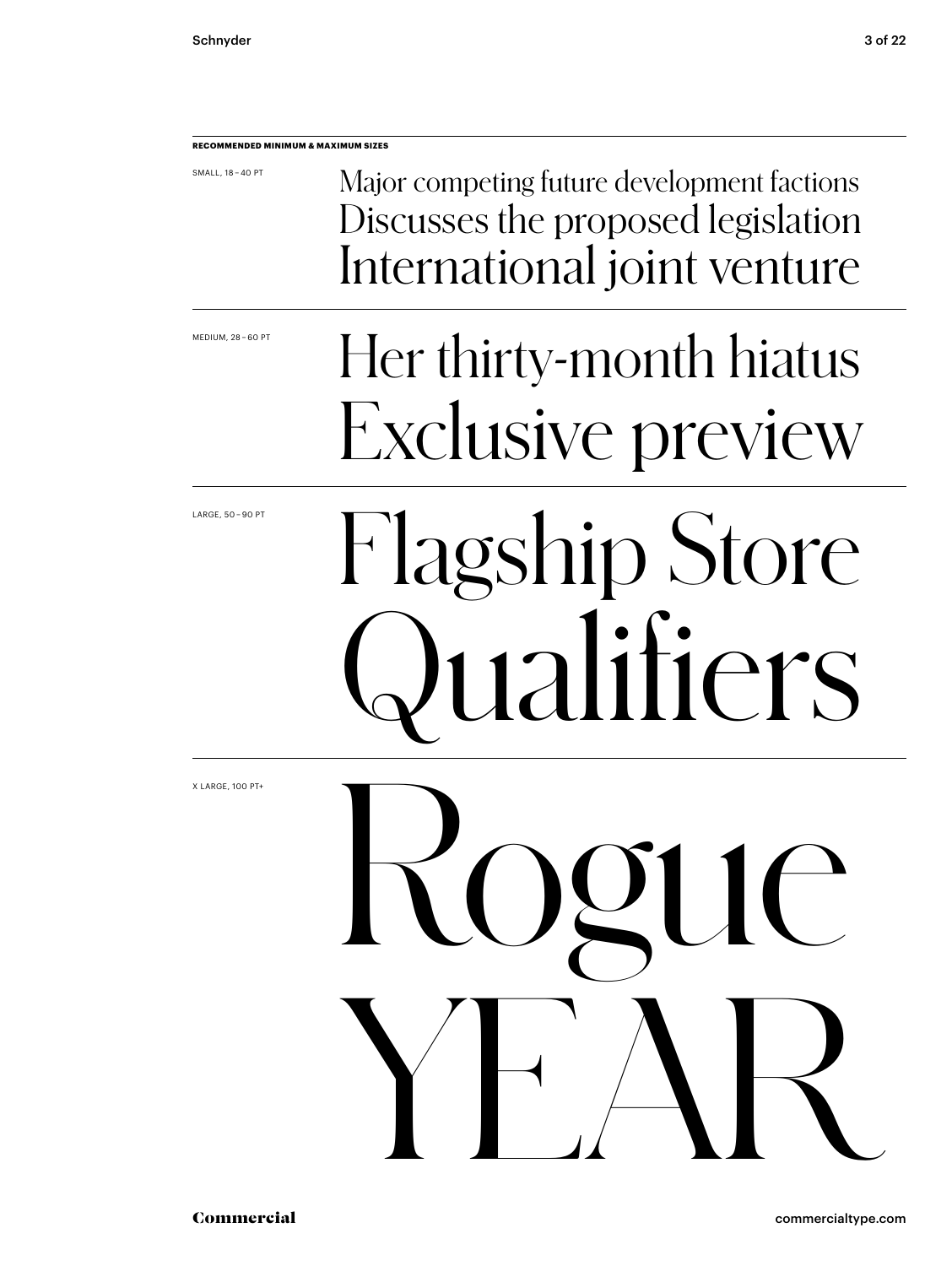# GLEBĘ  $r_d$

SCHNYDER X LARGE LIGHT, 150 PT



SCHNYDER X LARGE LIGHT ITALIC, 150 PT [ALTERNATE t, CONTEXTUAL ALTERNATE R]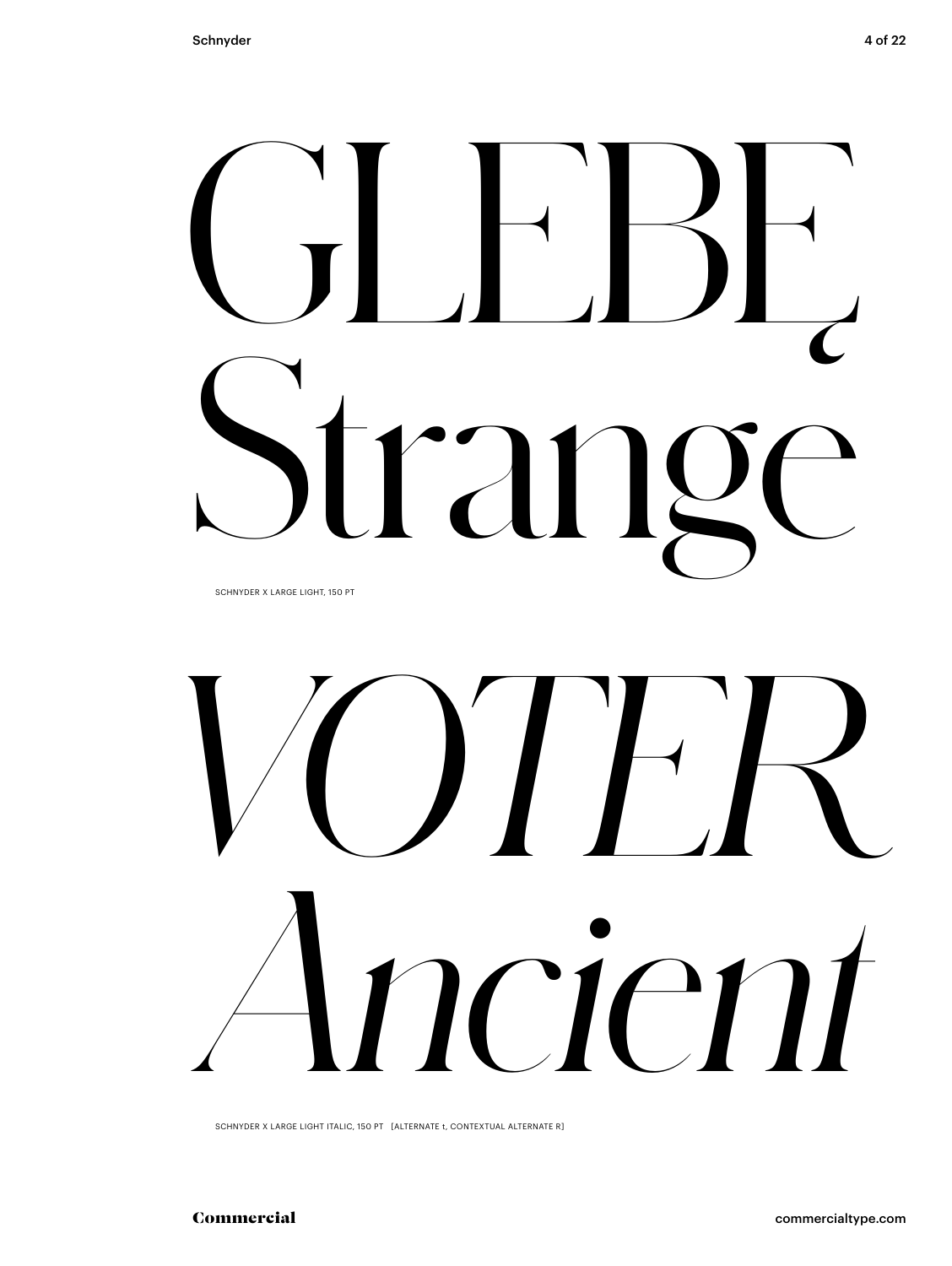# SIZING Karščio

SCHNYDER X LARGE DEMI, 150 PT

# *MILAN Zweven*

SCHNYDER X LARGE DEMI ITALIC, 150 PT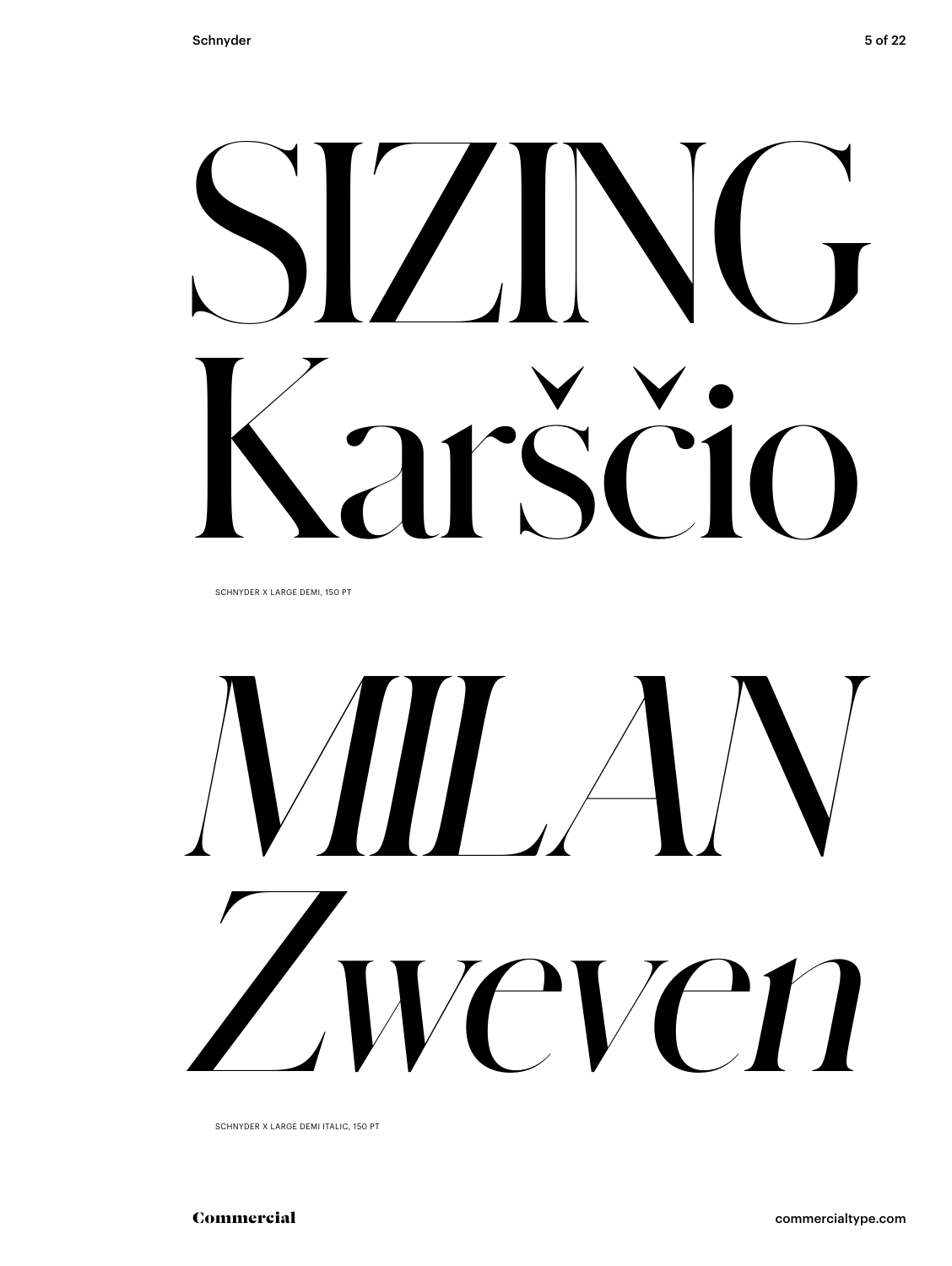

SCHNYDER X LARGE BOLD, 150 PT



SCHNYDER X LARGE BOLD ITALIC, 150 PT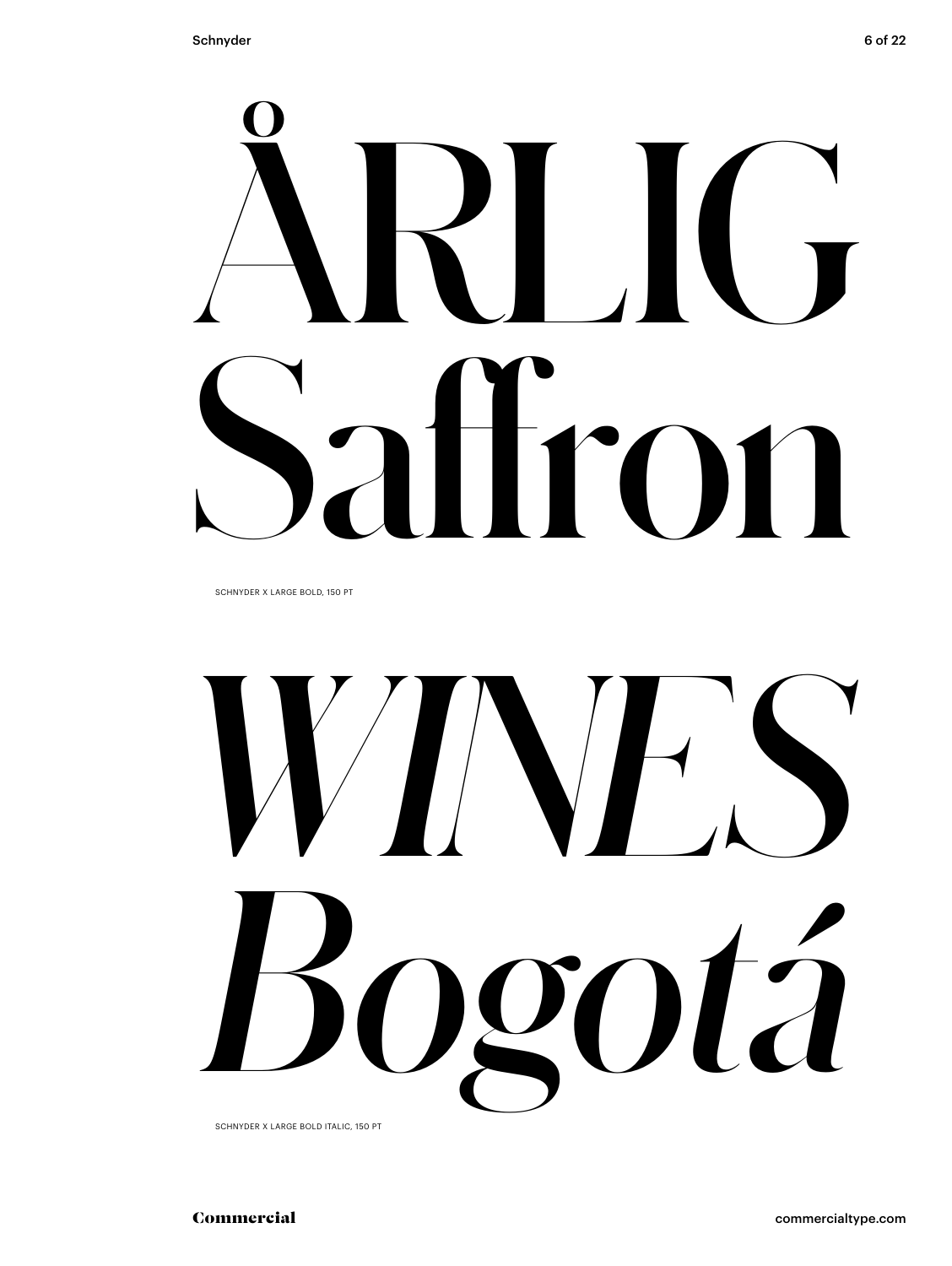## Restoration TERLIHAT Organizada SCHNYDER X LARGE LIGHT, 100 PT [ALTERNATE A R s]

# *Final Result EQUATED Võivad väga*

SCHNYDER X LARGE LIGHT ITALIC, 100 PT [ALTERNATE t]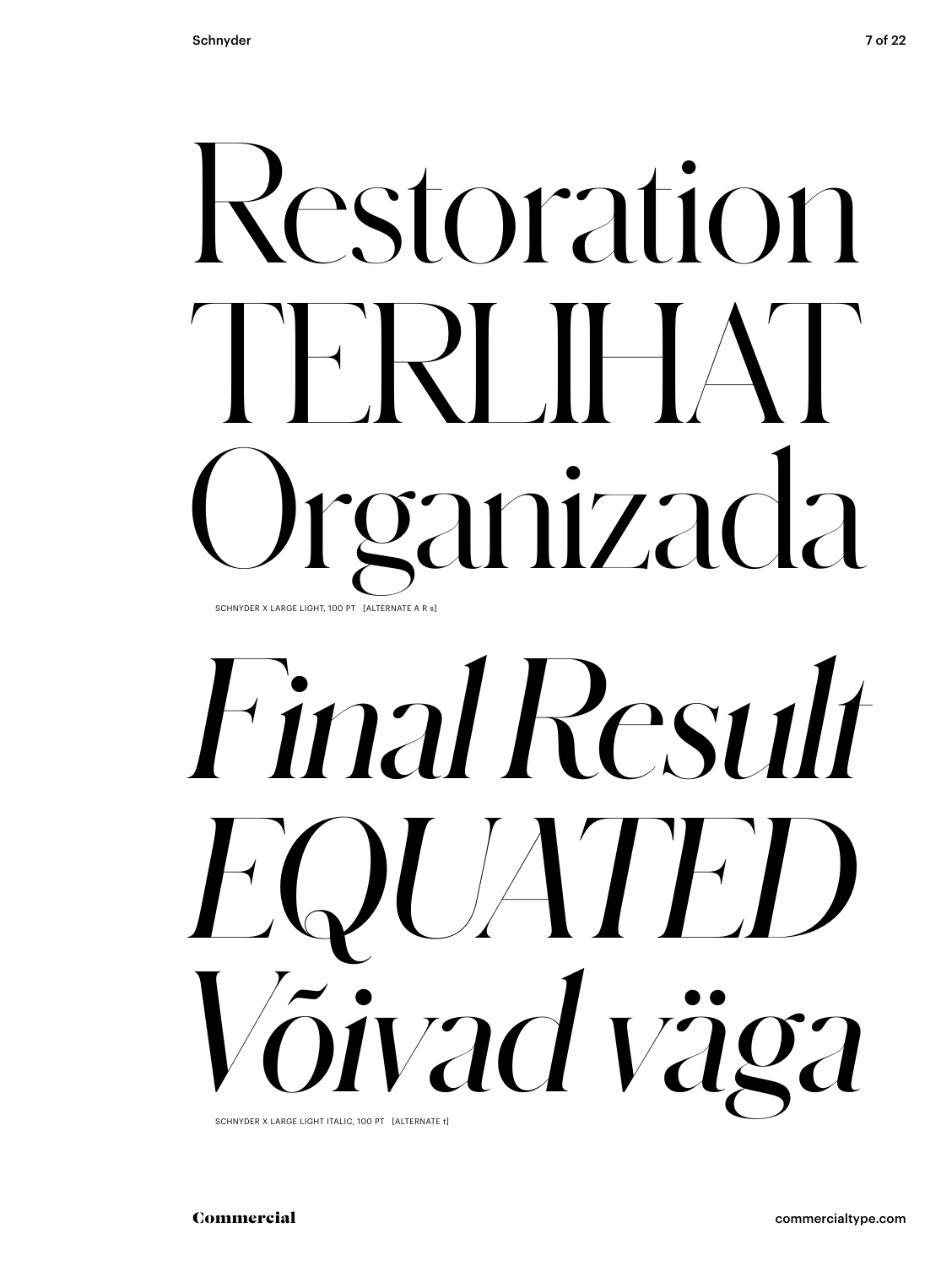# Blickwinkel PFNI IK  $\alpha v + 30$

SCHNYDER X LARGE DEMI, 100 PT

# *Professions INTRIGUE Organizzat*

SCHNYDER X LARGE DEMI ITALIC, 100 PT [ALTERNATE G R s]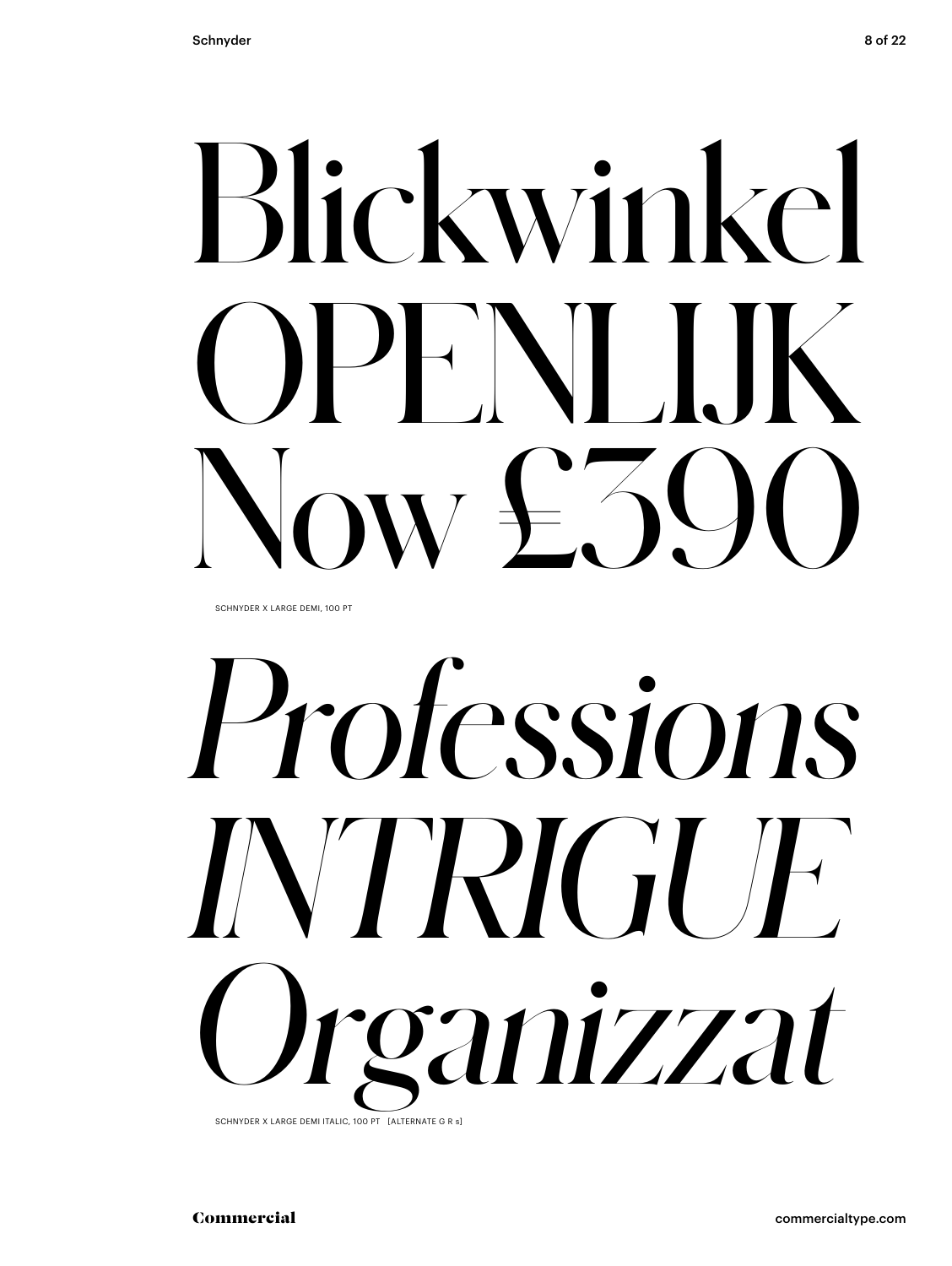## **Bold vision SOURCES Kulminerte**

SCHNYDER X LARGE BOLD, 100 PT [ALTERNATE K]

# *Zabezpečiť LUMITAW Hypothesis*

SCHNYDER X LARGE BOLD ITALIC, 100 PT [ALTERNATE t]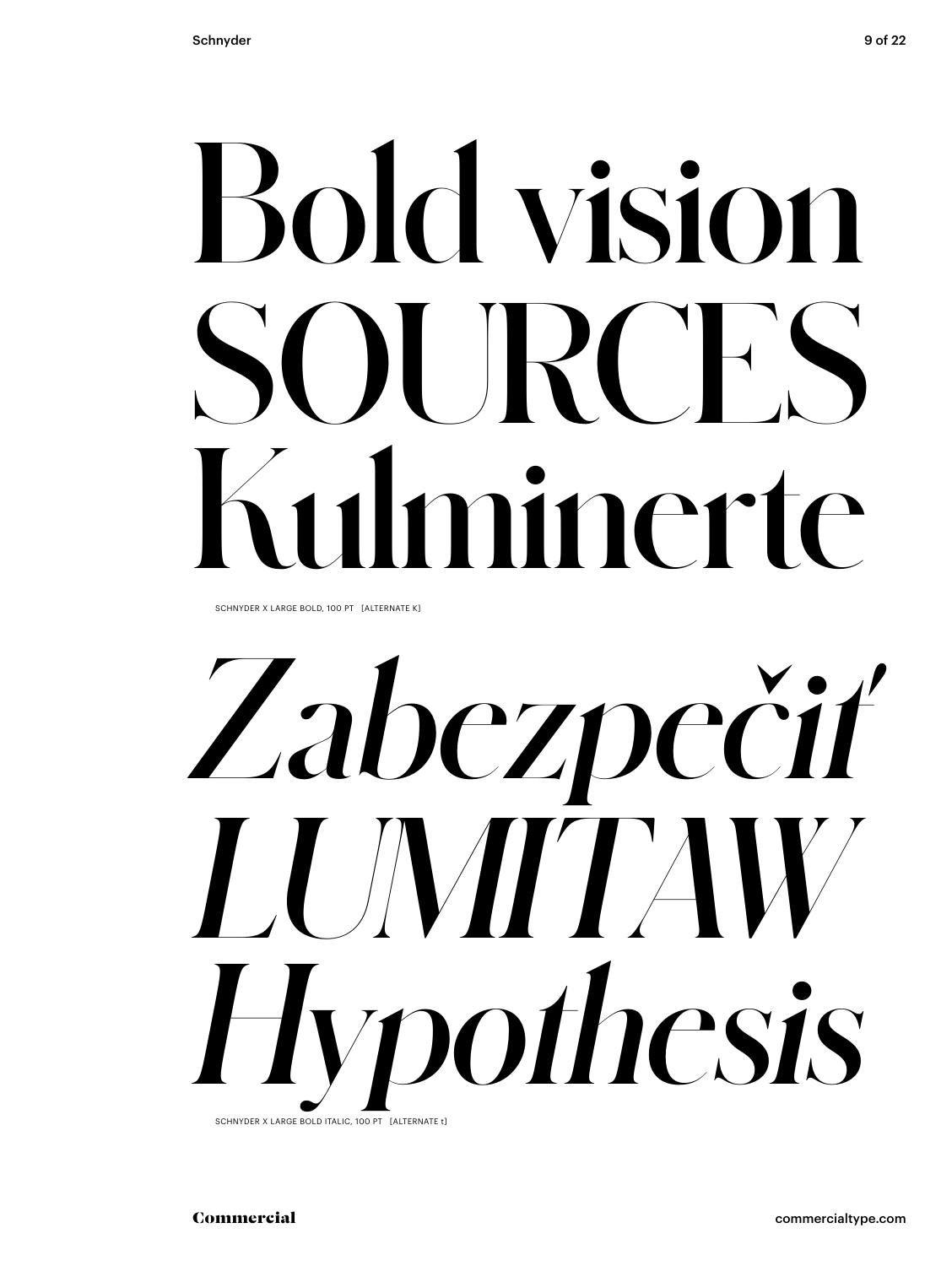#### Monuments REMAINE *Cieplarniany* SCHNYDER LARGE LIGHT, LIGHT ITALIC, 90 PT [ALTERNATE C A R]

## Aangevoerd INDUSTRIJI *Geostrophic*

SCHNYDER LARGE DEMI, DEMI ITALIC, 90 PT [ALTERNATE J s]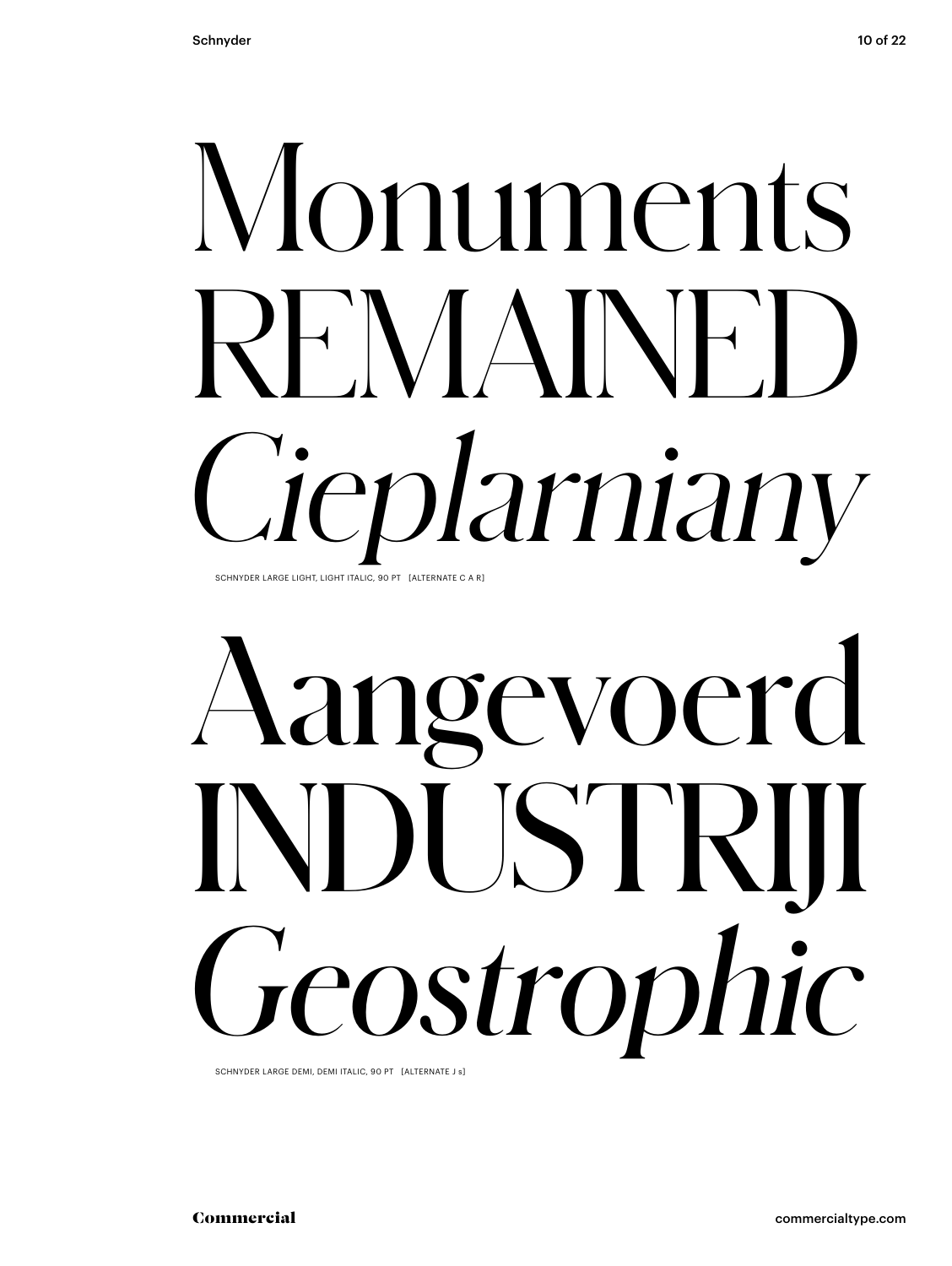

SCHNYDER LARGE BOLD, BOLD ITALIC, 90 PT [ALTERNATE G K s t]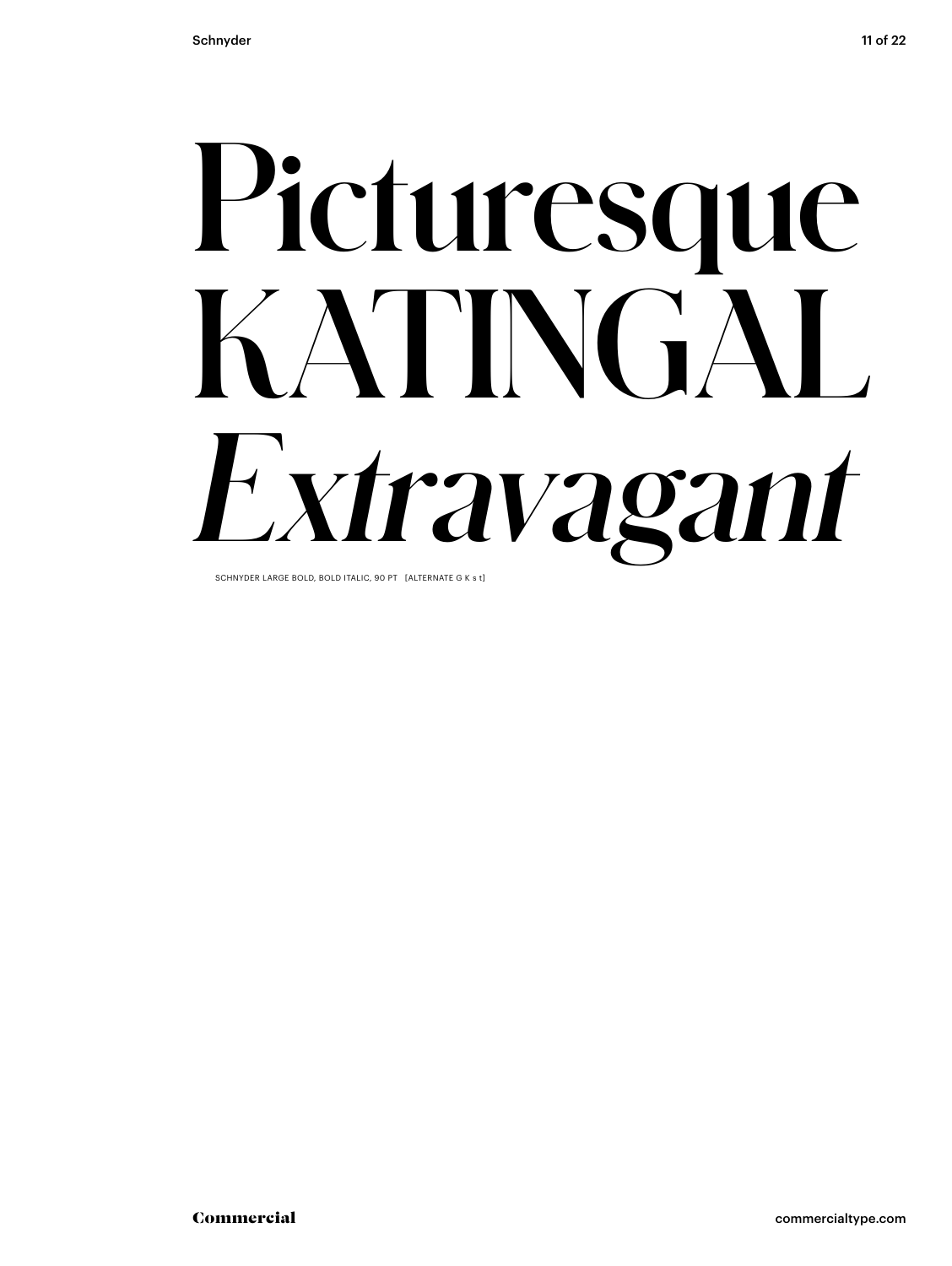### Dissonant ideas PERENNIALLY *Collega-literator*

SCHNYDER LARGE LIGHT, LIGHT ITALIC, 70 PT [ALTERNATE s]

### Retrospectively GÉPSZERŰEK *Traditional dials*

SCHNYDER LARGE DEMI, DEMI ITALIC, 70 PT [ALTERNATE G K]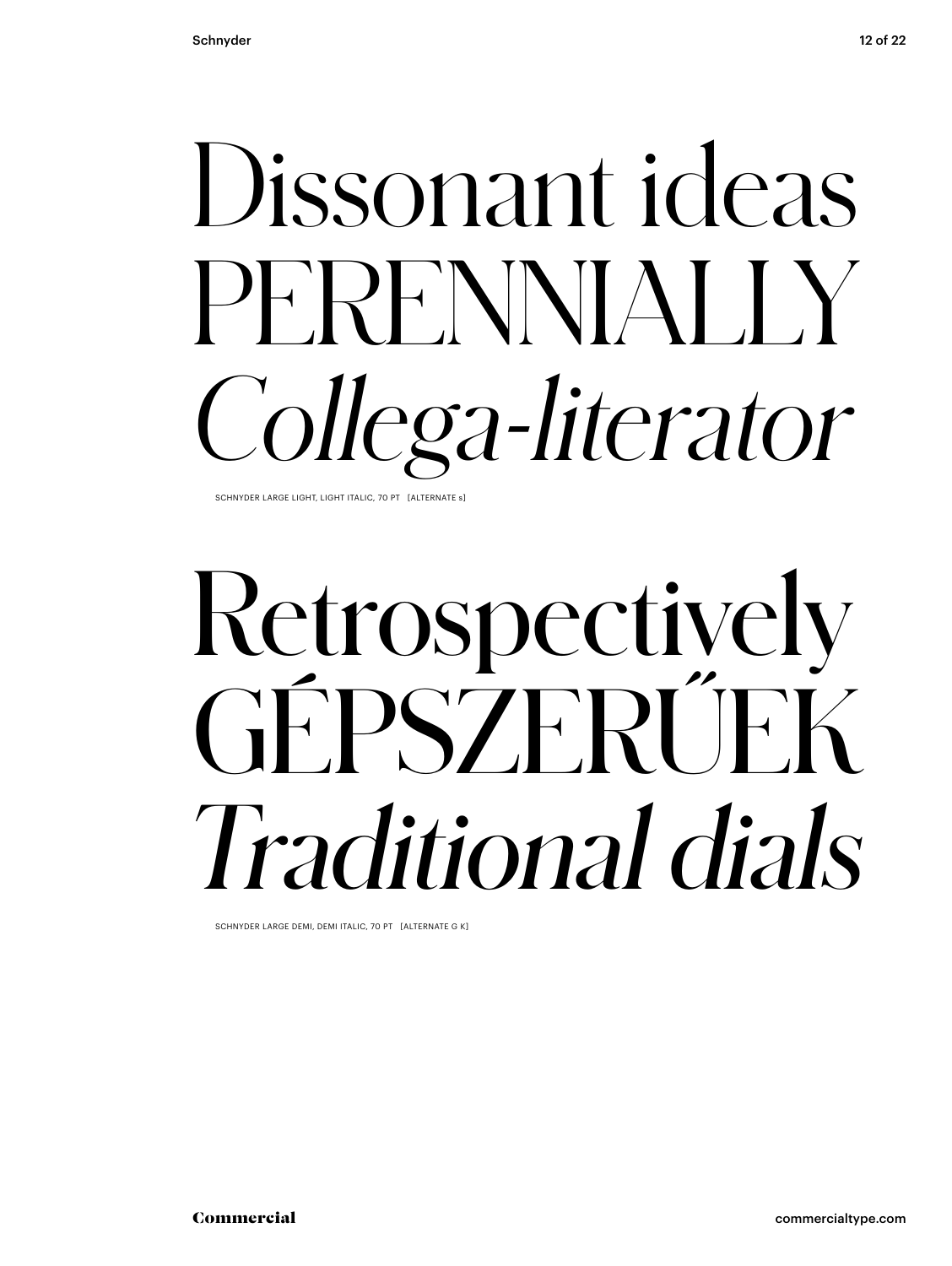### **Hilarious result TENDÊNCIAS** *Dekonstruktion*

SCHNYDER LARGE BOLD, BOLD ITALIC, 70 PT [ALTERNATE t]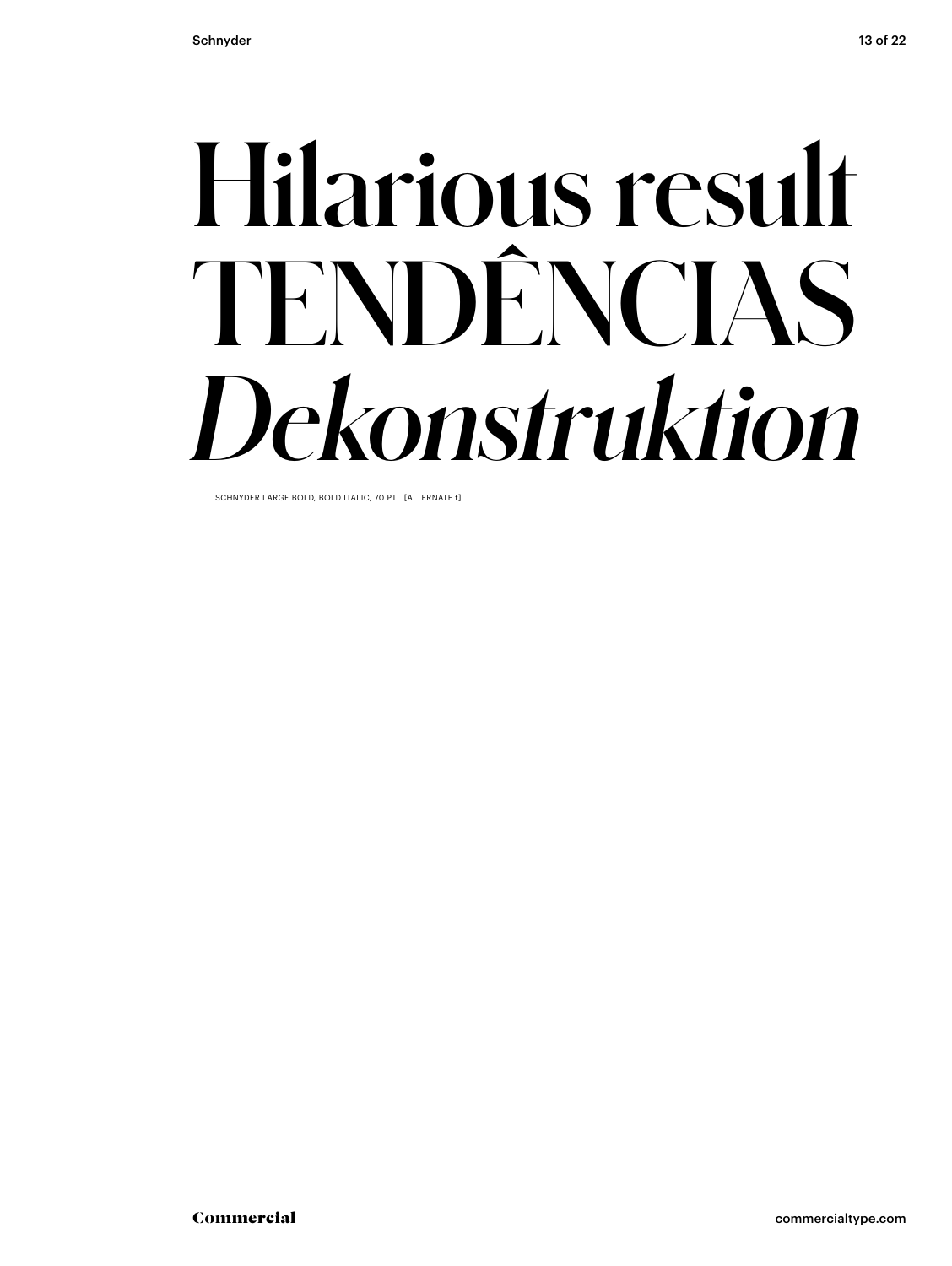#### Primeval kingdom STANIE WIĄZAĆ *Gerakan rasionalis* SCHNYDER MEDIUM LIGHT, LIGHT ITALIC, 60 PT [ALTERNATE C]

#### Newer generation TRADING POST *Political Guidance*

SCHNYDER MEDIUM DEMI, DEMI ITALIC, 60 PT

#### **Saothair dá gcuid LAND MARKER** *Rašytojai pabrėžė* SCHNYDER MEDIUM BOLD, BOLD ITALIC, 60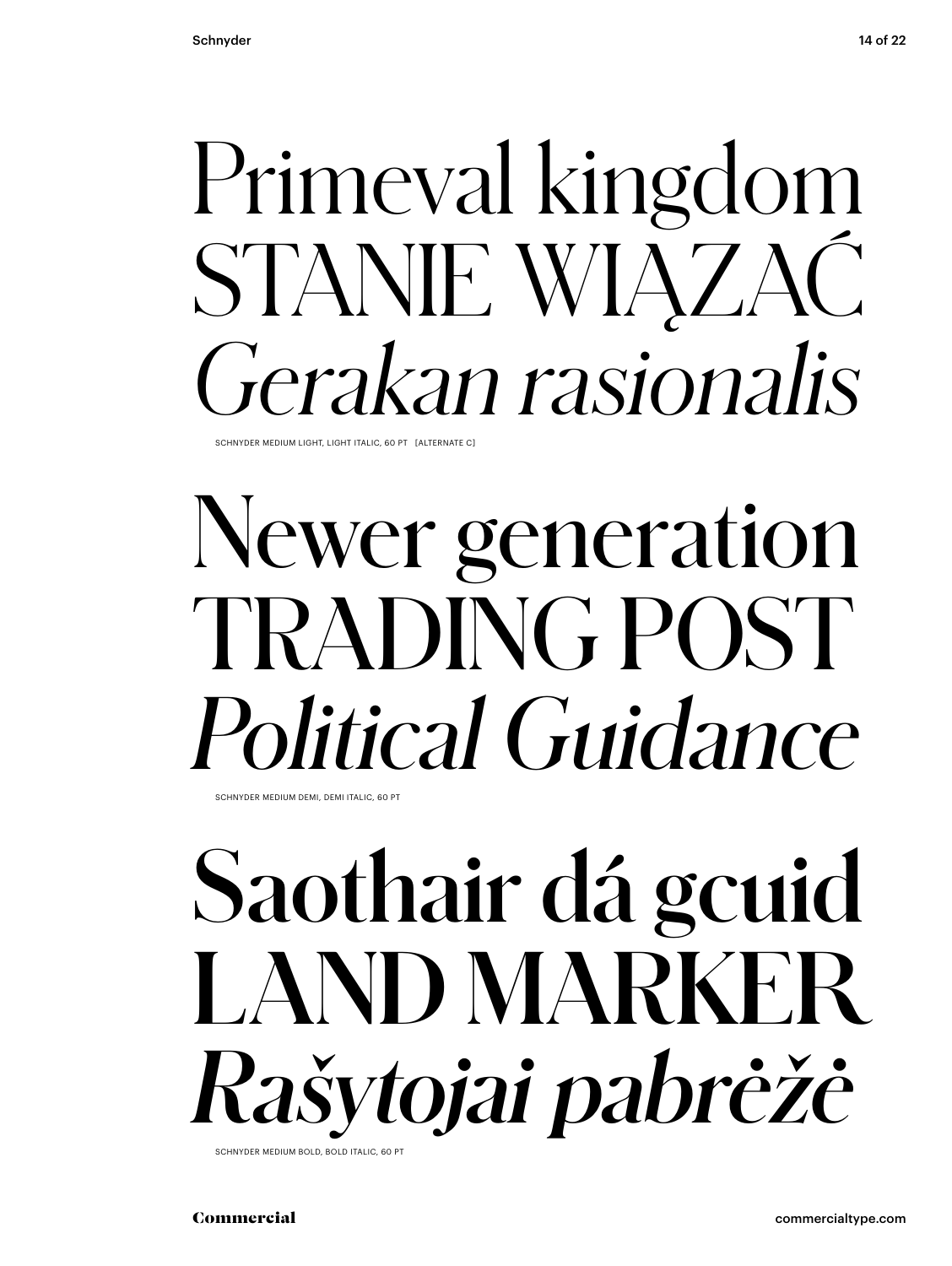#### Illinoian glacial topography INCONTROVERTIBILITY *Võimalike stereoisomeeride*

SCHNYDER MEDIUM LIGHT, LIGHT ITALIC, 40 P

#### Ironiaa ja metafiktiivisyyttä 140 UNIQUE EXAMPLES *The Pleistocene megafauna*

SCHNYDER MEDIUM DEMI, DEMI ITALIC, 40 PT [ALTERNATE Q 4]

#### **Older example of chirality A BYGONE TECHNIQUE** *Un esempio macroscopico*

SCHNYDER MEDIUM BOLD, BOLD ITALIC, 40 PT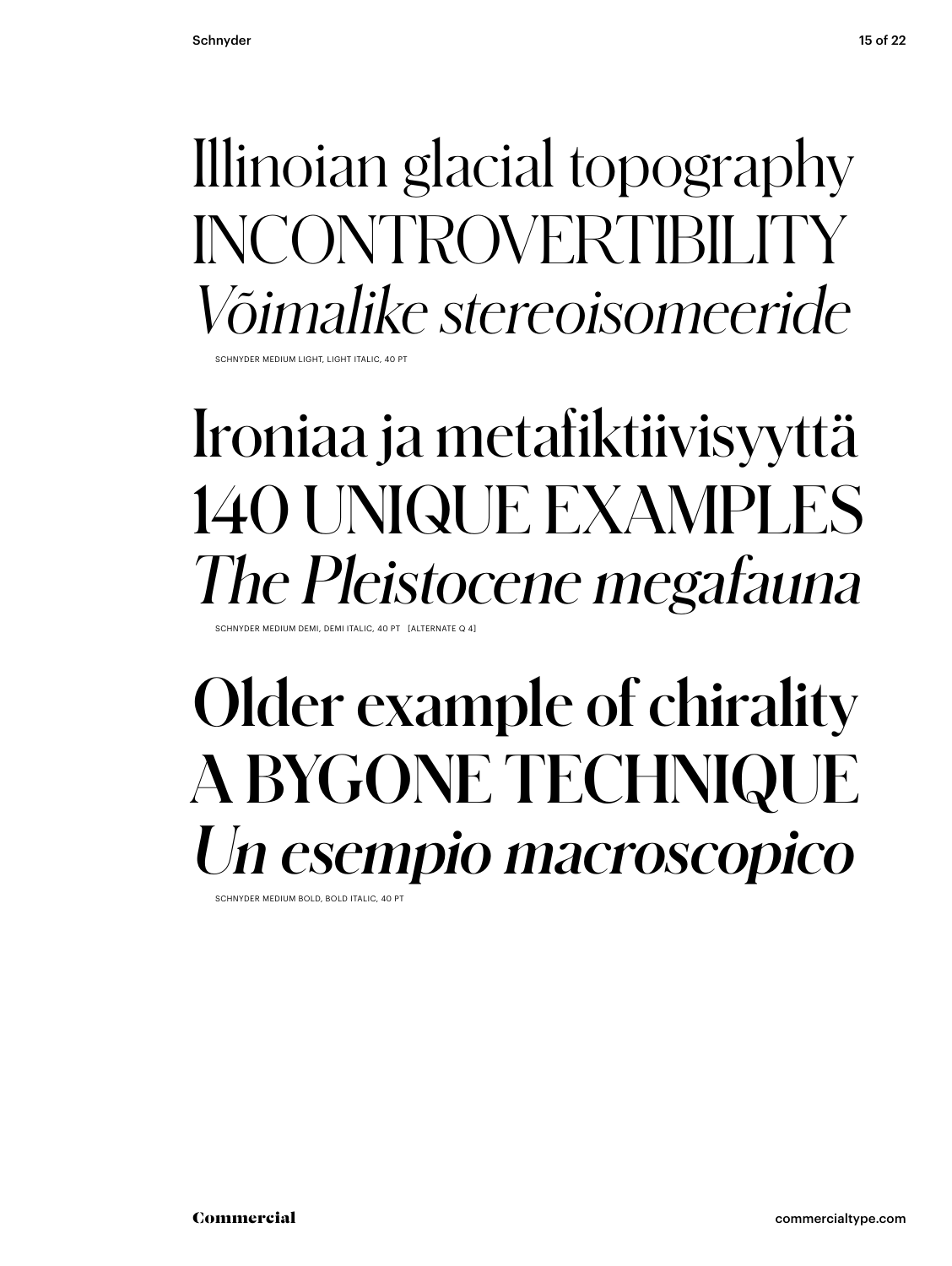FAMOUS TRADITION OF SHAPE POETS Estimated to be 1,000 to 17,000 individuals *DEN KOLDE, TØRRE LUFT BIDROG IKKE*

*Za normálních podmínek je příliš slabý a tedy*

SCHNYDER SMALL LIGHT, LIGHT ITALIC, 24 PT

MUINTIR NA TÍRE CHUN ÉIRÍ AMACH A Surveys physical features at high resolution *VIT'S ABSTRACT & PERSONAL ŒUVRE A época de seu nascimento e a de sua morte*

SCHNYDER SMALL DEMI, DEMI ITALIC, 24 PT [ALTERNATE A R]

**KADA MU JE REUMA UKOČILA PRSTE Zamku Monmouth i był prawnukiem króla** *WEITERE SPEKULATIONEN IN DIESER Ordinary lights reflected via backscattering*

SCHNYDER SMALL BOLD, BOLD ITALIC, 24 PT [ALTERNATE J K t s]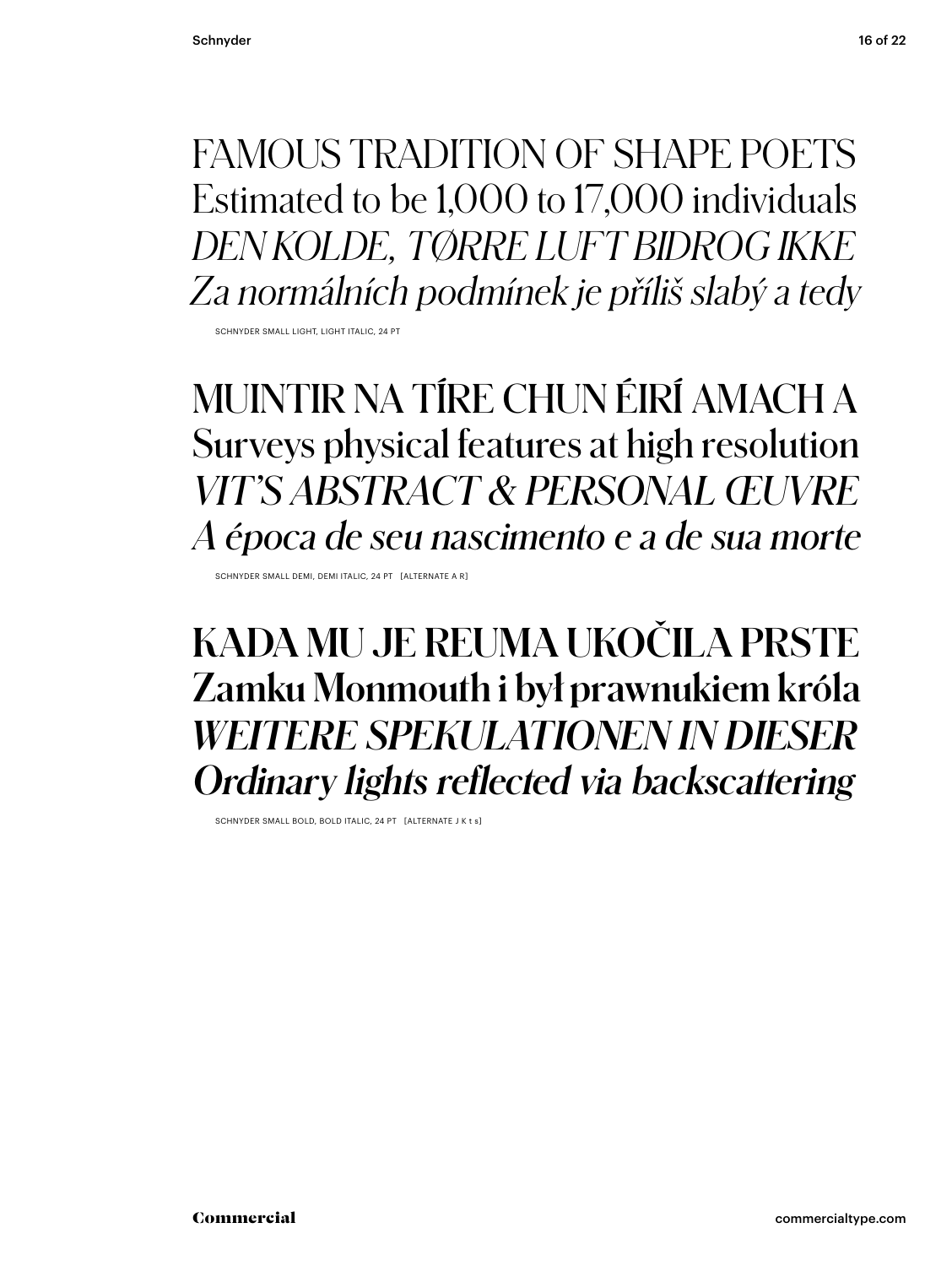L'ARCHITECTE HENRI YEVILE REFAIT ENTIÈREMENT Many new developments in the context of phenomenology *CROSSING INTERNATIONAL ROUTE E20-B VIA ROAD A múzeum gyűjteménye ha a korábbiaknál lassabb ütemben* SCHNYDER SMALL LIGHT, LIGHT ITALIC, 18 PT [ALTERNATE s]

SCHNYDER SMALL DEMI, DEMI ITALIC, 18 PT AREAS OF THE PALACE BUILT IN BOTH 1946 & 1952 Dagens slott er resultatet av en tusen år lang byggeprosess *HÖNNUNIN ER MJÖG FLÓKIN, ÞAÐ ERU YFIR 175.100 Ve školním roce 1832–1874 se vystupňovala nespokojenost*

**ON 245 SAARTA, JOITA YHDISTÄÄ YLI 340 SILTAA Derrida addressing ethical & political themes in his work** *A RECORD 20 YEARS OF PASSPORT-FREE TRAVEL Quadripartite talks proved onerous with several members* SCHNYDER SMALL BOLD, BOLD ITALIC, 18 PT [ALTERNATE J Q w & 4]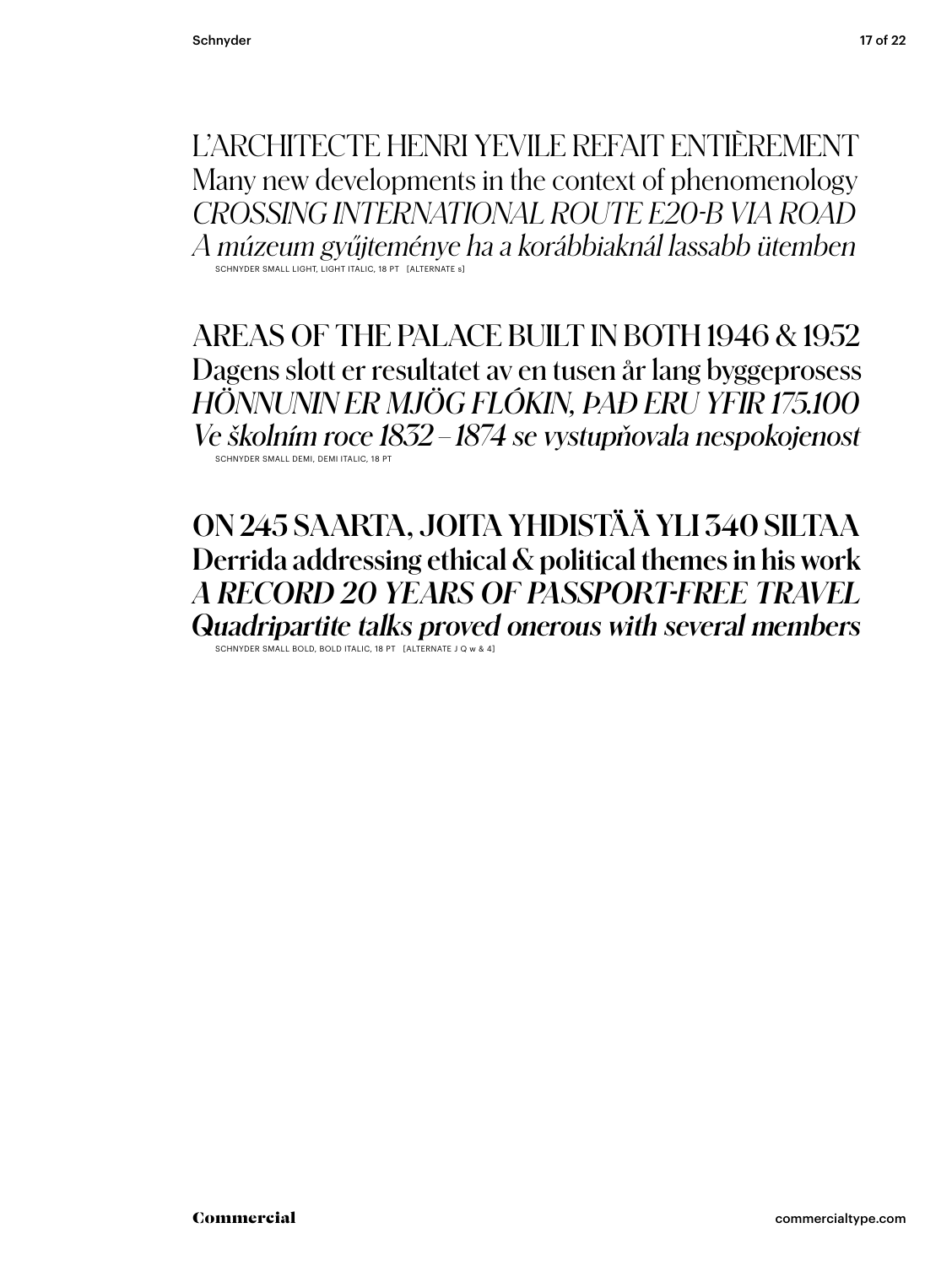### Inland archipelago

CHNYDER LARGE LIGHT, 60 PT

#### *Recreational divers*

**SCHNYDER LARGE LIGHT ITALIC, 60 PT** 

Newest emissaries SCHNYDER LARGE DEMI, 60 PT

#### *Eksistensiyalistang*

CHNYDER LARGE DEMI ITALIC, 60 P

#### **National Territory**

SCHNYDER LARGE BOLD, 60 PT

*Begaafd journalist* SCHNYDER LARGE BOLD ITALIC, 60 PT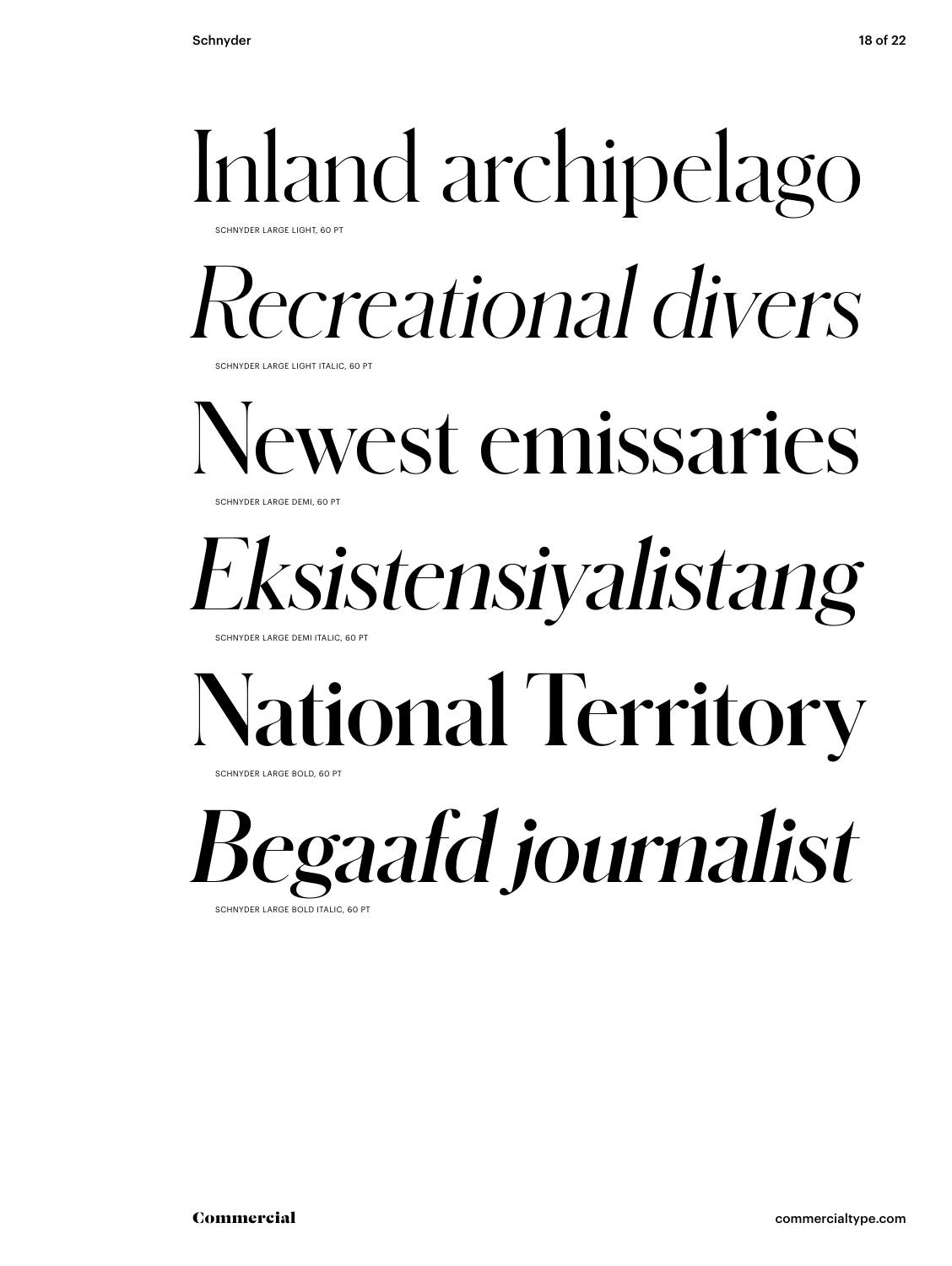| <b>UPPERCASE</b>                       | ABCDEFGHIJKLMNOPQRSTUVWXYZ                                                                                                    |  |  |
|----------------------------------------|-------------------------------------------------------------------------------------------------------------------------------|--|--|
| LOWERCASE                              | abcdefghijklmnopqrstuvwxyz                                                                                                    |  |  |
| STANDARD PUNCTUATION                   |                                                                                                                               |  |  |
| ALL CAP PUNCTUATION                    | $i\dot{\zeta}$ - $-$ ()[]{{\/ \@«» $\circ$                                                                                    |  |  |
| LIGATURES                              | fb ff fh fi fi fk fl gj ffb ffh ffi ffj ffk ffl                                                                               |  |  |
| PROPORTIONAL LINING<br>default figures | $EEY1234567890$ cf%‰ <sup>ao#°</sup> <+=-x÷>'"                                                                                |  |  |
| PREBUILT FRACTIONS                     | $\frac{1}{2}$ $\frac{1}{3}$ $\frac{2}{3}$ $\frac{1}{4}$ $\frac{3}{4}$ $\frac{1}{8}$ $\frac{3}{8}$ $\frac{5}{8}$ $\frac{7}{8}$ |  |  |
| STYLISTIC ALTERNATES                   | $ACGIJKQRW$ stw $& 4 \cdot \cdot$<br>ÀÁÂÃÄÅĂĂĂAÅÇĆĈĊČĆĜĞĠG<br>ĴĴĶŔŖŘŴŴŴŴśŝşšşśţťŧŵŵŵŵ                                         |  |  |
| ARROWS                                 |                                                                                                                               |  |  |
| <b>ACCENTED UPPERCASE</b>              | ÁÂÀÄÅĂĂĂĀĄÅÆÆÇČČČČĎĐÉÊÈËĚ<br>ĖĒĘĞĜĢĠĦĤĺĨĨĬĨĮĨĬĴĶŁĹĽĻĿŇŃŇŅŊÓ<br>ÔÒÖŐŐŌØØŒŔŘŖŠŚŞŜSPŤŢŦÚÛÙ<br>ÜŬŰŨŪŲŮŨŴŴŴŴŶŶŶŸIJŽŹŻ              |  |  |
| <b>ACCENTED LOWERCASE</b>              | áâàäåããāąåææçćčĉċďđðéêèëěēęğĝġġħ<br>ĥıíîìïiīiĩiíjjķłĺľḷŀñńňṇ'nŋóôòöõőōøǿœŕřŗß<br>šśşŝşþťţtúûùüŭűūųůũẃŵẁẅýŷỳÿijžźż             |  |  |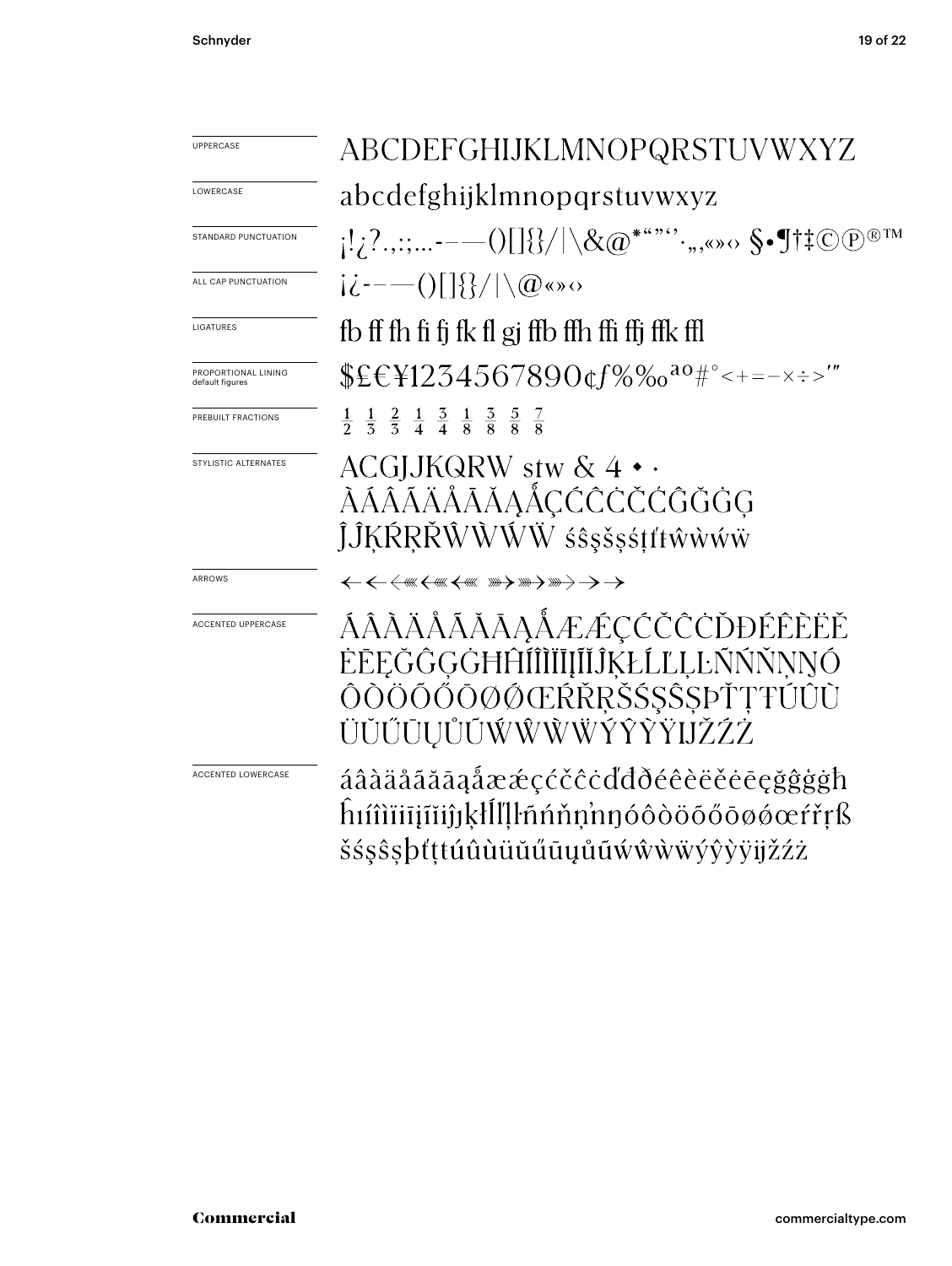| <b>UPPERCASE</b>                       | <i>ABCDEFGHIJKLMNOPQRSTUVWXYZ</i>                                                                                             |  |  |
|----------------------------------------|-------------------------------------------------------------------------------------------------------------------------------|--|--|
| LOWERCASE                              | abcdefghijklmnopqrstuvwxyz                                                                                                    |  |  |
| <b>STANDARD PUNCTUATION</b>            |                                                                                                                               |  |  |
| ALL CAP PUNCTUATION                    | $i\dot{\mathcal{L}}$ --- ()[]{{\/ \@«»                                                                                        |  |  |
| LIGATURES                              | fb ff fh fi fj fk fl gj ffb ffh ffi ffj ffk ffl                                                                               |  |  |
| PROPORTIONAL LINING<br>default figures | $EEH234567890$ cf%‰ <sup>ao#°</sup> <+=-x÷>'"                                                                                 |  |  |
| PREBUILT FRACTIONS                     | $\frac{1}{2}$ $\frac{1}{3}$ $\frac{2}{3}$ $\frac{1}{4}$ $\frac{3}{4}$ $\frac{1}{8}$ $\frac{3}{8}$ $\frac{5}{8}$ $\frac{7}{8}$ |  |  |
| STYLISTIC ALTERNATES                   | $ACGJJKQRW$ stw $\&$ 4 $\cdot$ $\cdot$<br>ÀÁÂÃÄÅĂĂĀAÅÇĆĈČČĆĜĞĠG<br>ĴĴĶŔŖŘŴŴŴŴśŝşšşśţťŧŵŵŵŵ                                    |  |  |
| ARROWS                                 |                                                                                                                               |  |  |
| ACCENTED UPPERCASE                     | ÁÂÀÄÅĂĂĂĀAÅÆÆÇČČČŎĐÉÊÈËĚ<br>ĒĘĞĜĢĠĦĤÍÎÌĨĬĨĮĨĬĴKŁĹĽĻĿÑŃŇNNÓÔ<br>ÒÖŐŐŌØØŒŔŘŖŠŚ\$ŜSÞŤŢŦÚÛÙÜŬ<br>ŰŪŲŮŨŴŴŴŴŶŶŶŸIJŽŹŻ               |  |  |
| <b>ACCENTED LOWERCASE</b>              | áâàäåãããąåææçćčĉċďđðéêèëĕēęğĝġġħhı<br>íîìïiīįĩiíjjķłĺľļŀñńňṇ'nŋóôòöõőōøøœŕřŗßšśs<br><i>Ŝ§þťţŧúûùüŭűūųůũẃŵŵ</i> w̃ÿŷỳÿjžźż     |  |  |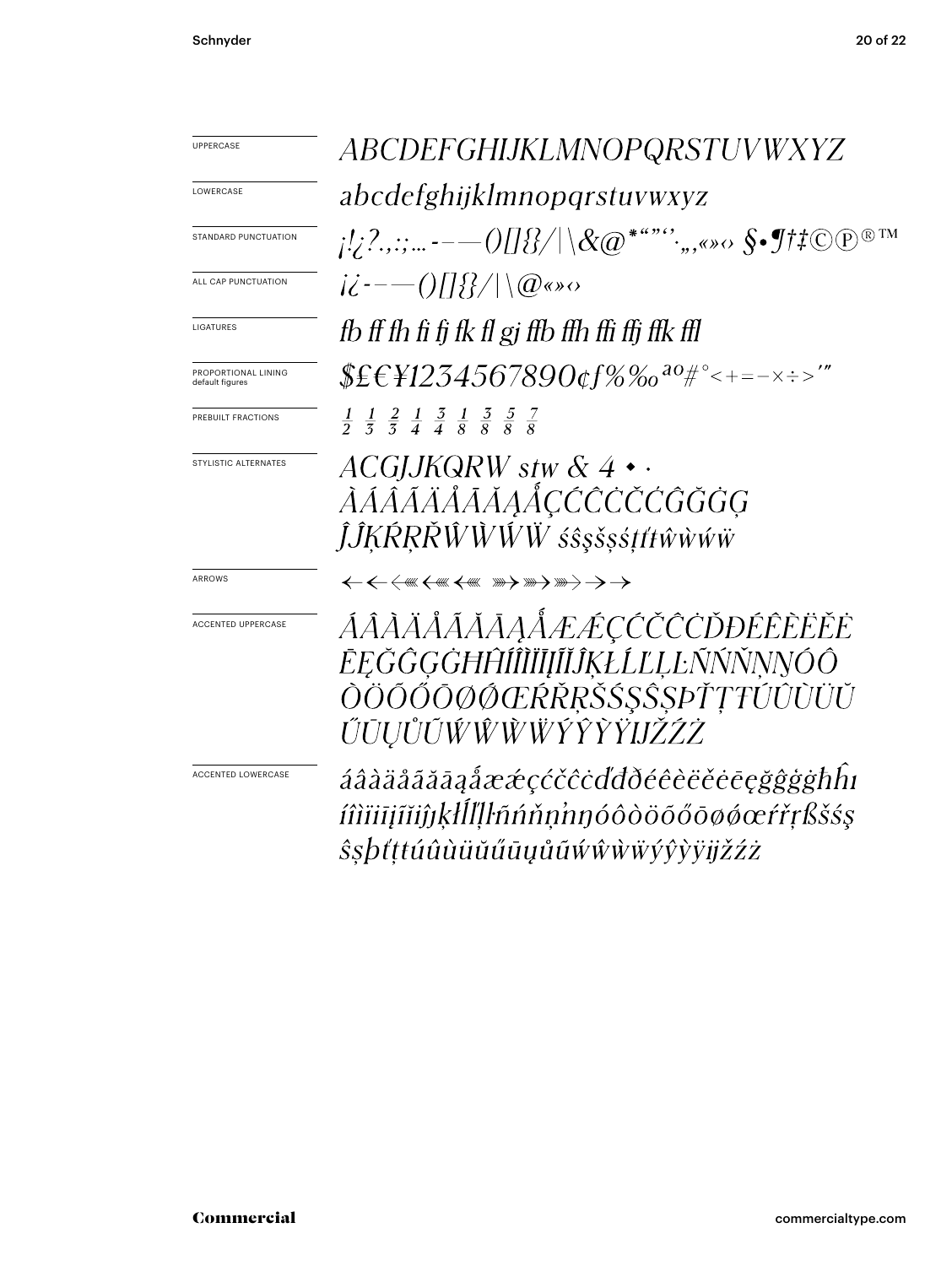| <b>OPENTYPE FEATURES</b><br><b>FAMILY WIDE</b>        | <b>DEACTIVATED</b>                                                 | <b>ACTIVATED</b>                                                                                                                    |
|-------------------------------------------------------|--------------------------------------------------------------------|-------------------------------------------------------------------------------------------------------------------------------------|
| ALL CAPS<br>opens up spacing, moves<br>punctuation up | $i$ Fish & «Chips» @ £5!                                           | iFISH & «CHIPS» @ £5!                                                                                                               |
| PROPORTIONAL LINING<br>default figures                | $$3,460 \in 1,895$<br>New:<br>¥7,031 £9,215<br>Old:                | $$3,460 \in 1,895$<br>New:<br>¥7,031 £9,215<br>Old:                                                                                 |
| PREBUILT FRACTIONS                                    | 11/2 21/3 3 2/3 4 1/4<br>53/461/873/8                              | $1\frac{1}{2}$ $2\frac{1}{3}$ $3\frac{2}{3}$ $4\frac{1}{4}$ $5\frac{3}{4}$ $6\frac{1}{8}$<br>$7\frac{3}{8}8\frac{5}{8}9\frac{7}{8}$ |
| <b>LANGUAGE FEATURE</b><br>Română (Romanian) s accent | CONSTIINTA stiințifice                                             | CONSTIINȚA științifice                                                                                                              |
| <b>OPENTYPE FEATURES</b><br><b>ROMAN &amp; ITALIC</b> | <b>DEACTIVATED</b>                                                 | <b>ACTIVATED</b>                                                                                                                    |
| TITI ING ALTERNATES<br>alternate                      | $\cdot$ All Sizes $\cdot$ S $\cdot$ M $\cdot$ L $\cdot$ XL $\cdot$ | $\cdot$ All Sizes $\cdot$ S $\cdot$ M $\cdot$ L $\cdot$ XL $\cdot$                                                                  |

STYLISTIC SET 01 alternate A J R W w

STYLISTIC SET 02 alternate J K w &

STYLISTIC SET 03 alternate s

STYLISTIC SET 04 alternate G Q

STYLISTIC SET 05 alternate C

alternate 4

STYLISTIC SET 07<br>alternate t

A Ward Renews Justice A Ward Renews Justice Kanawha & June Rivers Kanawha & June Rivers Congress passing tariffs Congress passing tariffs 15 Generals Questioned 15 Generals Questioned Chair of Chelsea gallery Chair of Chelsea gallery An amateur tap teacher An amateur tap teacher STYLISTIC SET OG A fine of  $E14.54$  million A fine of  $E14.54$  million